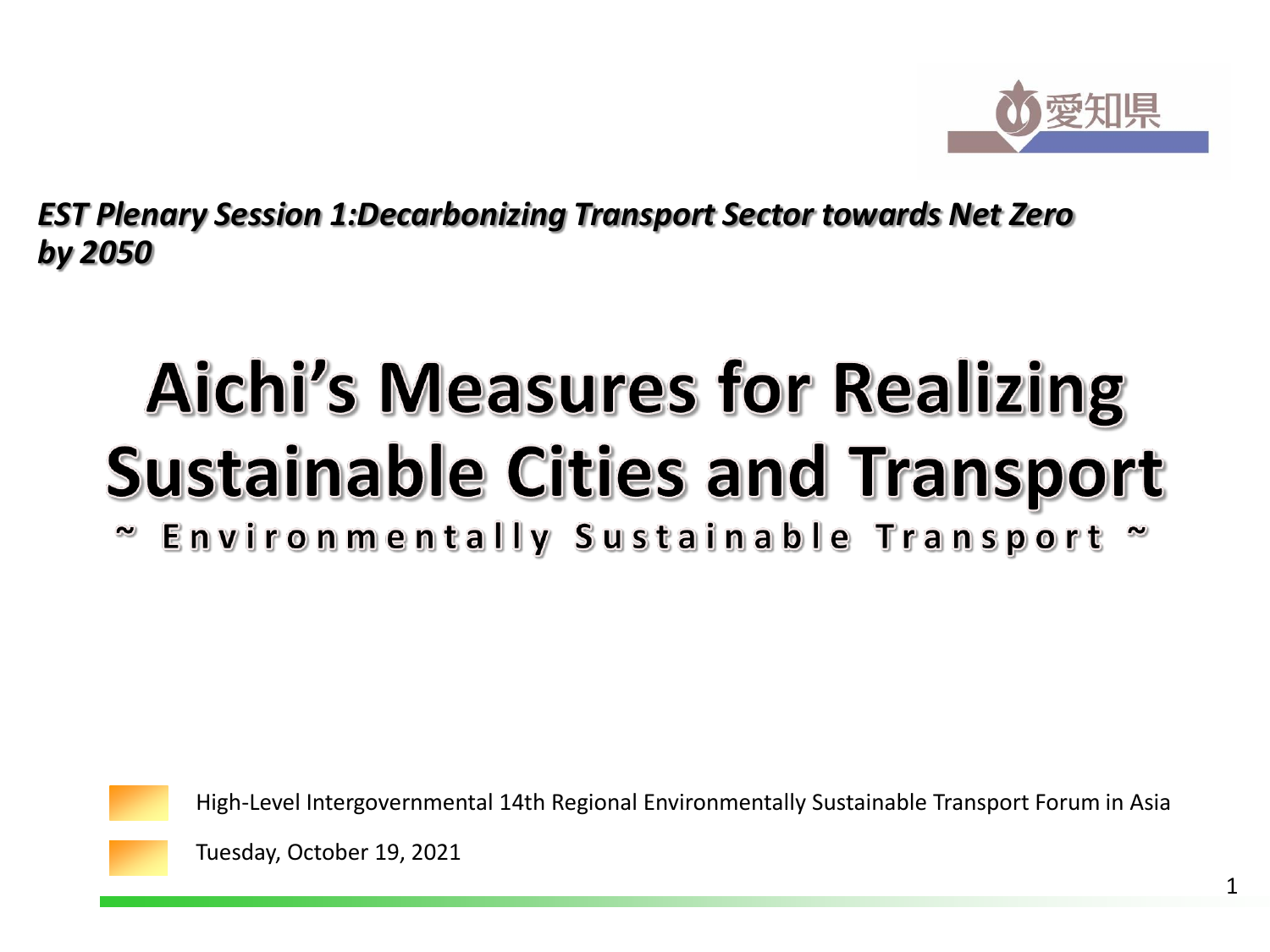## **Aichi Prefecture's Regional Features**



 $\circ$  Located almost in the center of Japan, Aichi Prefecture has excellent transport links by land, sea and air, encompassing expressways, Shinkansen bullet trains, Nagoya Port, and Chubu Centrair International Airport. In addition, the Linear Chuo Shinkansen, expected to connect Tokyo and Nagoya in 40 minutes, is scheduled to start services.

Aichi is the No.1 prefecture in Japan in terms of industrial clusters and trade surplus.

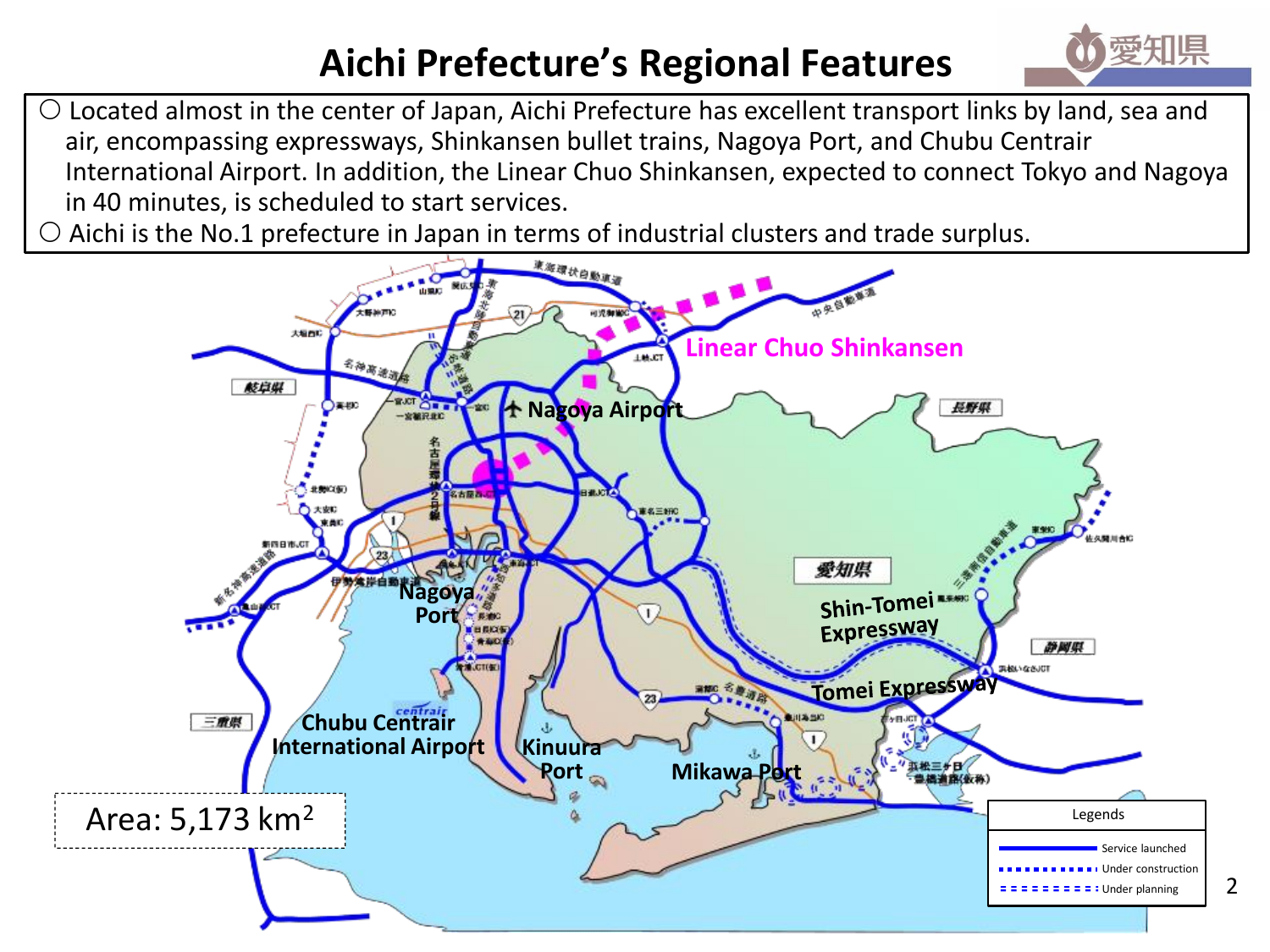# **Aichi Prefecture's CO<sup>2</sup> Emissions**





Sources: Documents released by the relevant local governments (FY 2018 figures are used for Aichi Prefecture.)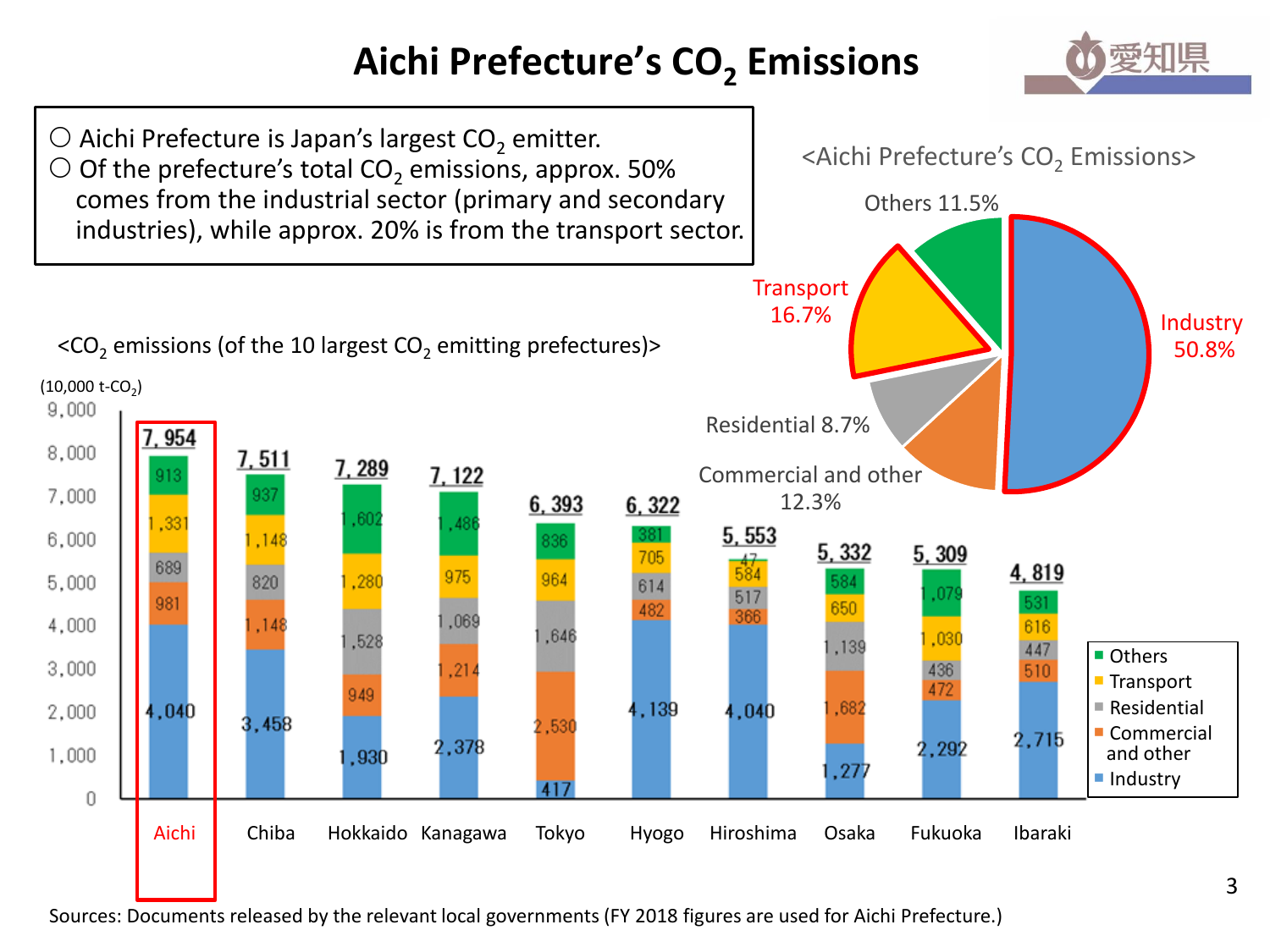#### **Measures for Land Transport**



 Aichi Prefecture is striving to achieve sustainable and smart forms of transport by, for example, encouraging the widespread use of FCVs, EVs and PHVs, spreading the use of low-speed electric carts, performing demonstration tests of automated driving and MaaS toward societal implementation, and promoting Eco-Mobility Life to enable smart and appropriate use of automobiles and means of public transport depending on the situation.



<Low-speed electric cart (on Himakajima Island, Minamichita Town, FY2020)> automated driving (airport island)> <FCV (MIRAI)>



<Vehicle of a demonstration test for



<MaaS – conceptual image>





<Eco-Mobi: symbol logo>

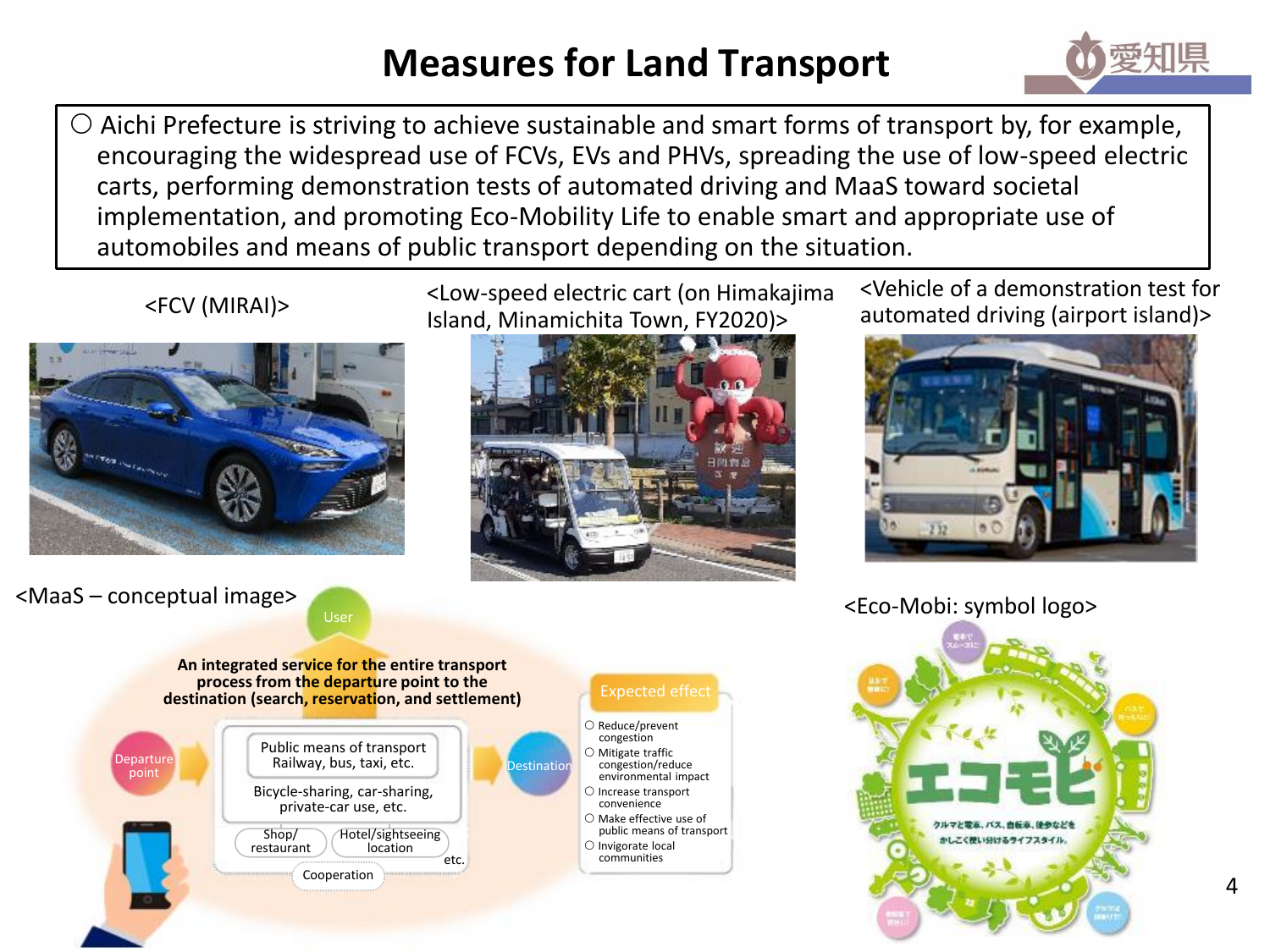#### **Measures for Ports and Other Seaside Areas**



- Aichi Prefecture is striving to develop Nagoya Port, Kinuura Port and Mikawa Port into carbon-neutral ports.
- $\circ$  Private companies are cooperating with one another in considering the use of hydrogen, which is expected to serve as a next-generation energy source.



<Conceptual image of a carbon-neutral port>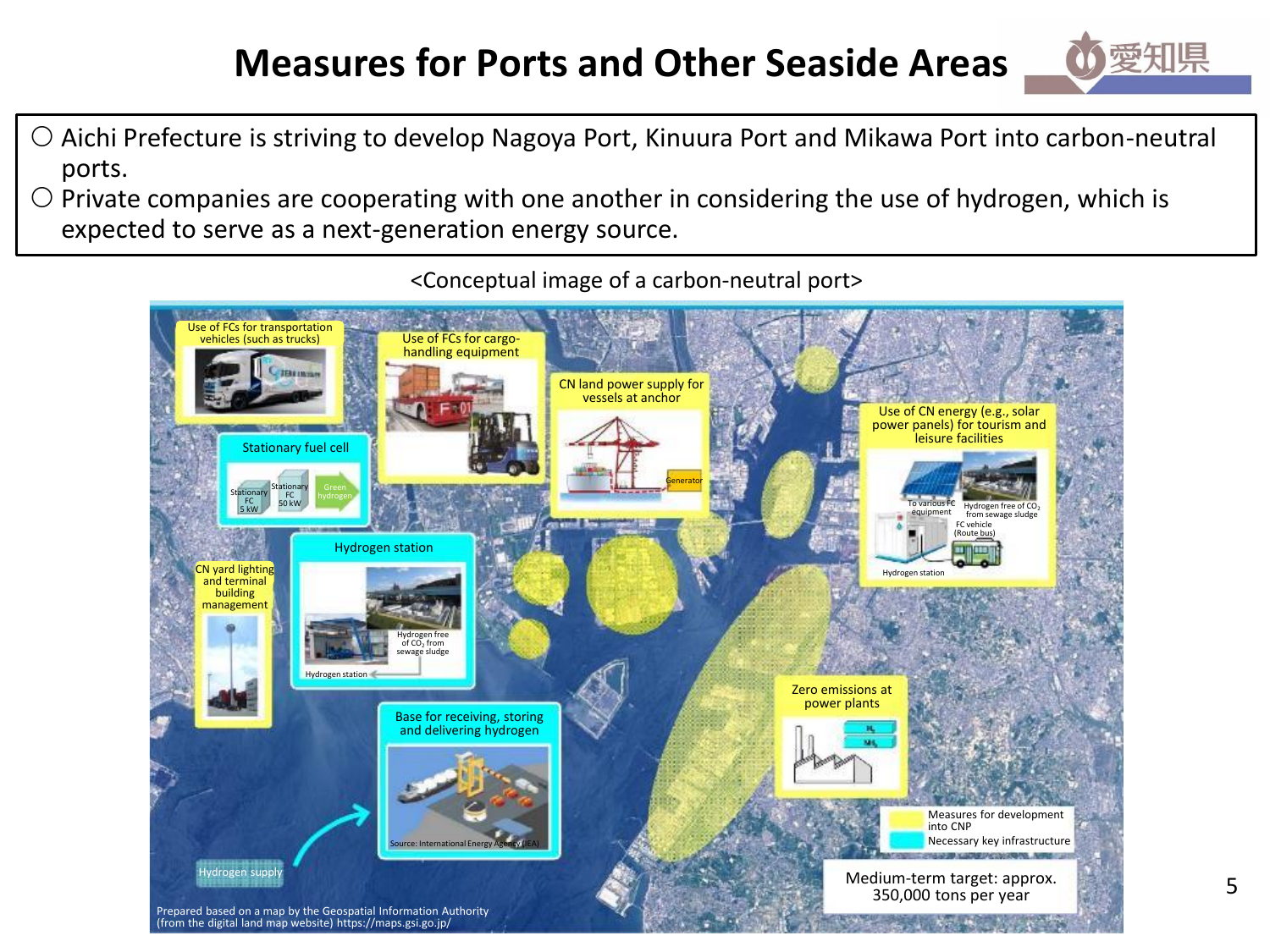#### **Measures for Airports**



 Central Japan International Airport Co., Ltd. has announced the Centrair Zero Carbon 2050 Declaration to realize virtually zero emissions of CO<sub>2</sub> from its land facilities at the airport by 2050. The company is working on various measures, such as solar power generation and replacement with LEDs.

<Chubu Centrair International Airport>



<Solar power panels (in Terminal Building 1)>



<LED aeronautical ground lighting>

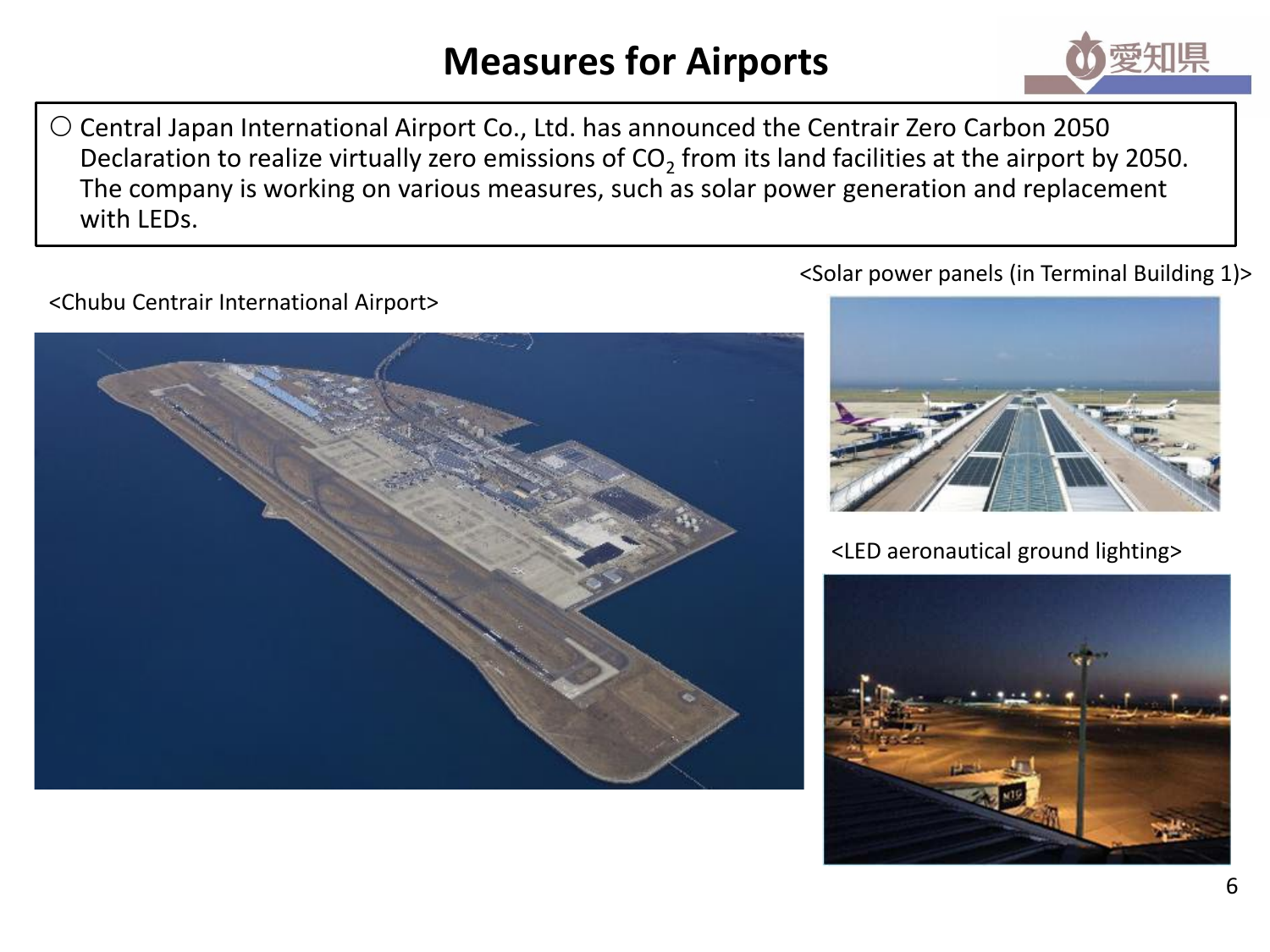## **Measures Linked with Community Development**

 $\bigcirc$  Aichi Prefecture is working on CO<sub>2</sub> reduction while ensuring a link between community development and transport, mainly by proceeding with continuous multi-level crossings near railway stations and forming Compact Plus Networks in cities.